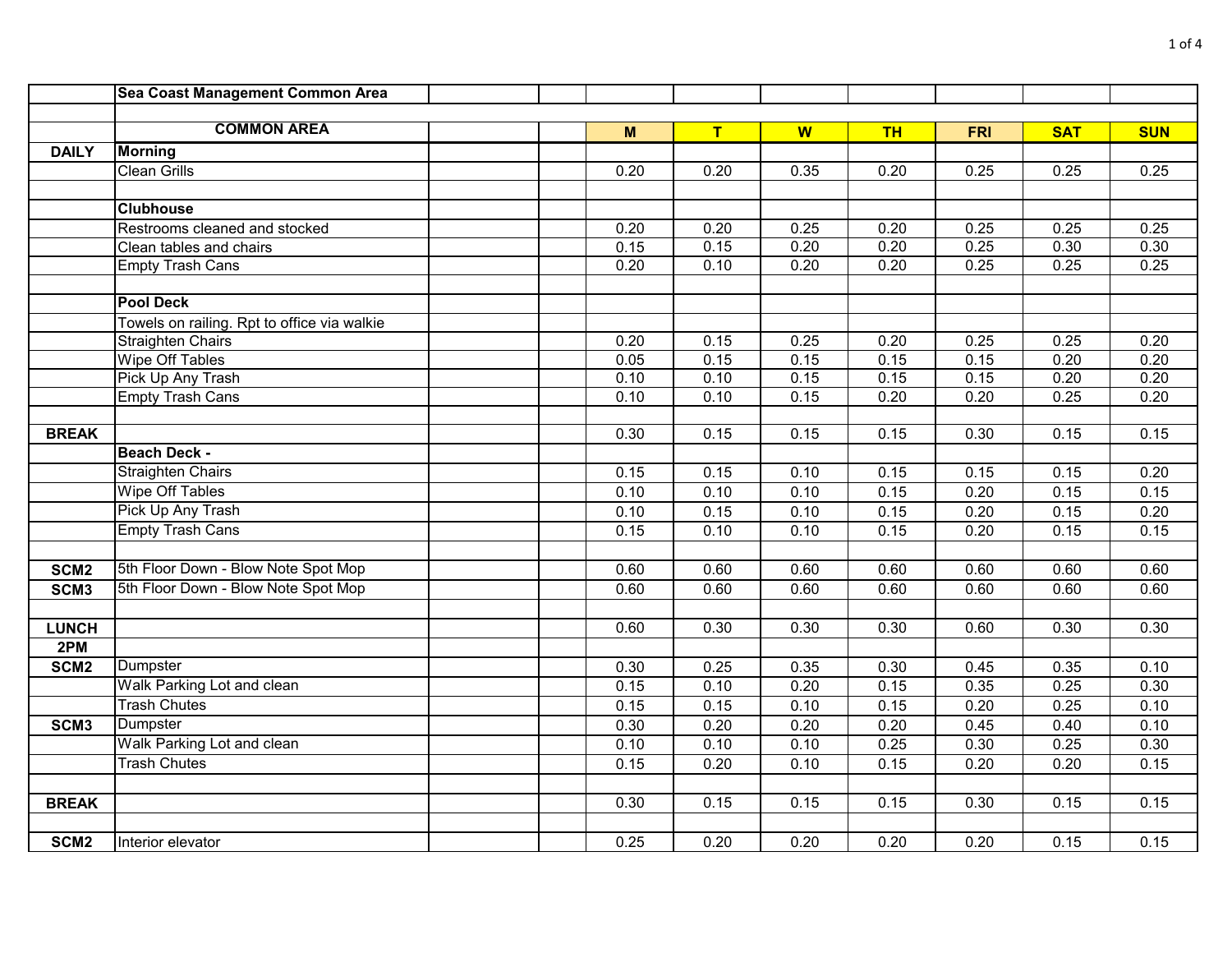|                  | Sea Coast Management Common Area |      |                   |      |           |            |            |            |
|------------------|----------------------------------|------|-------------------|------|-----------|------------|------------|------------|
|                  |                                  |      |                   |      |           |            |            |            |
|                  | <b>COMMON AREA</b>               | M    | T                 | W    | <b>TH</b> | <b>FRI</b> | <b>SAT</b> | <b>SUN</b> |
|                  | Sign review                      | 0.10 | 0.10              | 0.10 | 0.15      | 0.15       | 0.15       | 0.05       |
|                  | Empty trash cans                 | 0.15 | 0.10              | 0.10 | 0.20      | 0.10       | 0.15       | 0.10       |
|                  | <b>Wipe Horizontal Surfaces</b>  | 0.15 | 0.15              | 0.20 | 0.15      | 0.15       | 0.15       | 0.10       |
|                  | <b>Wipe Handrails</b>            | 0.15 | 0.15              | 0.25 | 0.15      | 0.25       | 0.20       | 0.15       |
|                  |                                  |      |                   |      |           |            |            |            |
| SCM <sub>3</sub> | Interior elevator                | 0.30 | $\overline{0.20}$ | 0.20 | 0.20      | 0.10       | 0.15       | 0.20       |
|                  | Sign review                      | 0.10 | 0.10              | 0.10 | 0.10      | 0.15       | 0.15       | 0.10       |
|                  | Empty trash cans                 | 0.15 | 0.15              | 0.15 | 0.15      | 0.15       | 0.15       | 0.10       |
|                  | <b>Wipe Horizontal Surfaces</b>  | 0.15 | 0.25              | 0.20 | 0.25      | 0.25       | 0.15       | 0.20       |
|                  | <b>Wipe Handrails</b>            | 0.15 | 0.25              | 0.30 | 0.30      | 0.25       | 0.30       | 0.20       |
|                  |                                  |      |                   |      |           |            |            |            |
|                  | <b>End of Day</b>                |      |                   |      |           |            |            |            |
|                  | Umbrellas down                   | 0.10 | 0.10              | 0.10 | 0.10      | 0.10       |            | 0.05       |
|                  | Report to office                 | 0.30 | 0.15              | 0.15 | 0.15      | 0.30       | 0.10       |            |
|                  |                                  |      |                   |      |           |            |            |            |
| <b>TWICE A</b>   |                                  |      |                   |      |           |            |            |            |
| <b>WEEK</b>      | <b>Clubhouse</b>                 |      |                   |      |           |            |            |            |
|                  | Sweep & Spot Mop                 | 0.40 |                   |      |           | 0.45       |            |            |
|                  | Clean Sliders Inside & Out       | 0.40 |                   |      |           | 0.40       |            |            |
|                  | Wash Windows                     | 0.40 |                   |      |           | 0.45       |            |            |
|                  | <b>RainX Windows</b>             |      |                   |      |           |            |            |            |
|                  |                                  |      |                   |      |           |            |            |            |
|                  | <b>Beach &amp; Pool Deck</b>     |      |                   |      |           |            |            |            |
|                  | Sheila Shine Pool Railings       | 0.20 |                   |      |           | 0.25       |            |            |
|                  | Sheila Shine Beach Showers       | 0.15 |                   |      |           | 0.20       |            |            |
|                  |                                  |      |                   |      |           |            |            |            |
|                  | SCM <sub>2</sub>                 |      |                   |      |           |            |            |            |
|                  | Sanatize luggage carts           | 0.40 |                   |      | 0.30      | 0.15       |            |            |
|                  | Clean Both sides of Door Glass   | 0.40 |                   |      |           | 0.25       |            |            |
|                  | Clean windows In/Out             | 0.45 |                   | 0.30 |           |            | 0.30       |            |
|                  | Sheila Shine Elevators           | 0.30 |                   |      |           | 0.25       |            |            |
|                  | Sheila Shine Trash Chutes        | 0.55 |                   |      |           | 0.25       |            |            |
|                  |                                  |      |                   |      |           |            |            |            |
|                  | SCM <sub>3</sub>                 |      |                   |      |           |            |            |            |
|                  | Sanatize luggage carts           | 0.40 |                   |      |           |            |            |            |
|                  | Clean Both sides of Door Glass   | 0.40 |                   |      |           | 0.25       |            |            |
|                  | Clean windows In/Out             | 0.45 |                   | 0.30 |           |            | 0.30       |            |
|                  | <b>Sheila Shine Elevators</b>    | 0.30 |                   |      |           | 0.35       |            |            |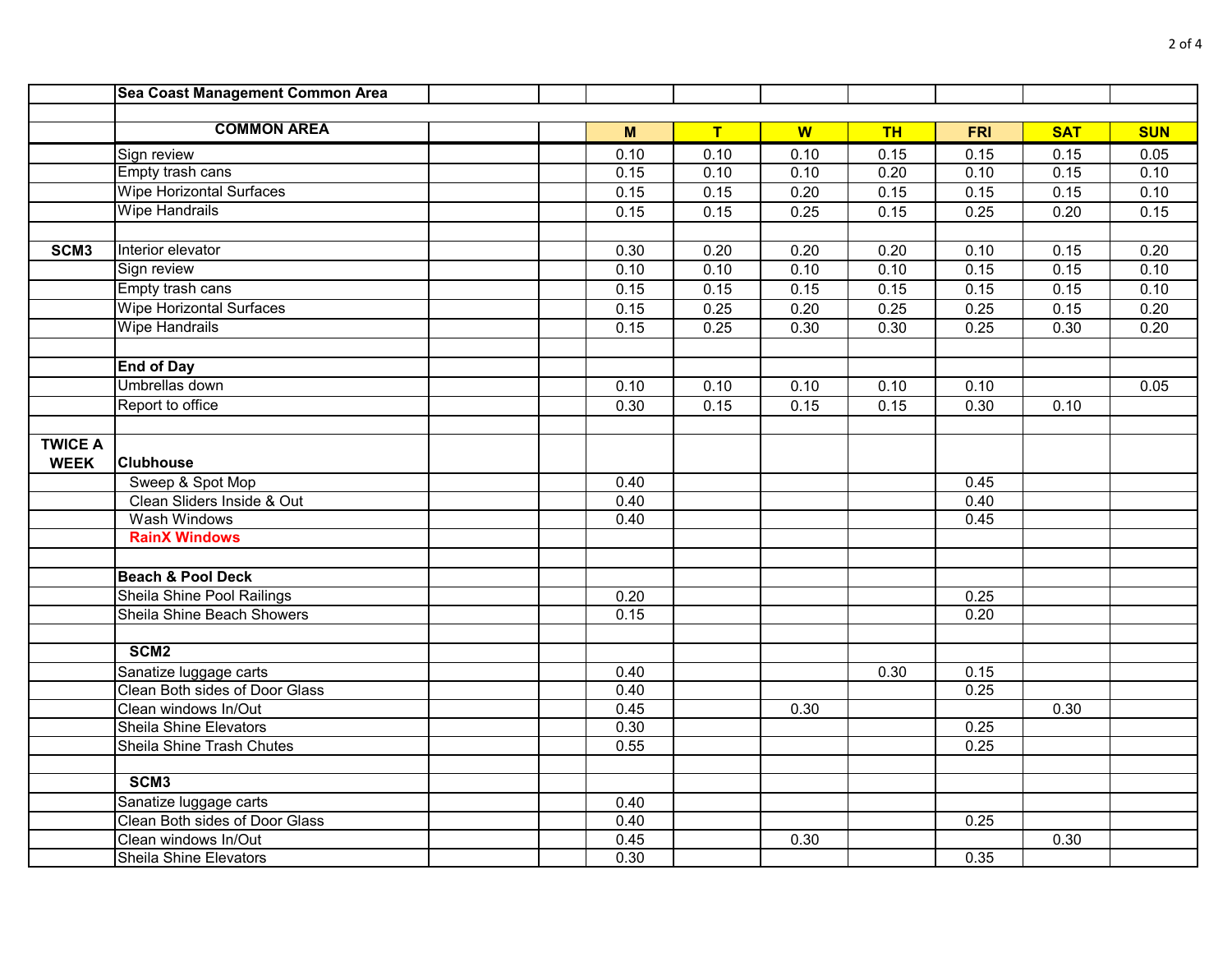|               | Sea Coast Management Common Area |      |      |   |           |            |            |            |
|---------------|----------------------------------|------|------|---|-----------|------------|------------|------------|
|               |                                  |      |      |   |           |            |            |            |
|               | <b>COMMON AREA</b>               | M    | T    | W | <b>TH</b> | <b>FRI</b> | <b>SAT</b> | <b>SUN</b> |
|               | Sheila Shine Trash Chutes        | 0.55 |      |   |           | 0.35       |            |            |
|               |                                  |      |      |   |           |            |            |            |
|               | <b>Laundry Rooms</b>             |      |      |   |           |            |            |            |
|               | Sweep-Spot Mop                   | 0.60 |      |   |           | 0.60       |            |            |
|               | <b>Empty Trash Cans</b>          | 0.30 |      |   |           | 0.25       |            |            |
|               | <b>Wipe Horizonal Surfaces</b>   | 0.55 |      |   |           | 0.55       |            |            |
|               | Ducts cleaned out                | 0.45 |      |   |           | 0.45       |            |            |
|               |                                  |      |      |   |           |            |            |            |
| <b>ONCE A</b> |                                  |      |      |   |           |            |            |            |
| <b>WEEK</b>   | <b>TRASH-Monday</b>              |      |      |   |           |            |            |            |
|               | Consolidate Bulk                 | 0.40 |      |   |           | 0.45       |            |            |
|               |                                  |      |      |   |           |            |            |            |
|               | Kitchen-Sunday                   |      |      |   |           |            |            |            |
|               | Clean Kitchen                    |      |      |   |           |            |            | 0.30       |
|               | Clean out window/tracks          |      |      |   |           |            |            | 0.20       |
|               | Clean out Refrigerator           |      |      |   |           |            |            | 0.25       |
|               | Clean out Microwave              |      |      |   |           |            |            | 0.20       |
|               | <b>Office</b>                    |      |      |   |           |            |            |            |
|               | <b>Empty Trash</b>               |      |      |   |           | 0.05       |            | 0.20       |
|               | Clean floor                      |      |      |   |           |            |            | 0.20       |
|               | <b>Spring Clean</b>              |      | 0.40 |   |           |            |            | 0.40       |
|               |                                  |      |      |   |           |            |            |            |
|               | <b>Trash</b>                     |      |      |   |           |            |            |            |
|               | Deodorize chutes                 |      | 0.60 |   |           | 0.40       |            | 0.60       |
|               |                                  |      |      |   |           |            |            |            |
| 1ST OF        |                                  |      |      |   |           |            |            |            |
| <b>THE</b>    |                                  |      |      |   |           |            |            |            |
| <b>MONTH</b>  | <b>Light Testing - Mthly</b>     |      |      |   |           |            |            |            |
|               | <b>Exit Lights</b>               | 0.40 |      |   |           |            |            |            |
|               | <b>Building Lights</b>           | 0.40 |      |   |           |            |            |            |
|               | <b>Entrance Lights</b>           |      |      |   |           |            |            |            |
|               | <b>Atrium Lights</b>             | 0.30 |      |   |           |            |            |            |
|               | Flag Light                       |      |      |   |           |            |            |            |
|               | <b>Stairwell Lights</b>          | 0.35 |      |   |           |            |            |            |
|               | <b>Emergancy Lights</b>          | 0.40 |      |   |           |            |            |            |
|               |                                  |      |      |   |           |            |            |            |
|               |                                  |      |      |   |           |            |            |            |